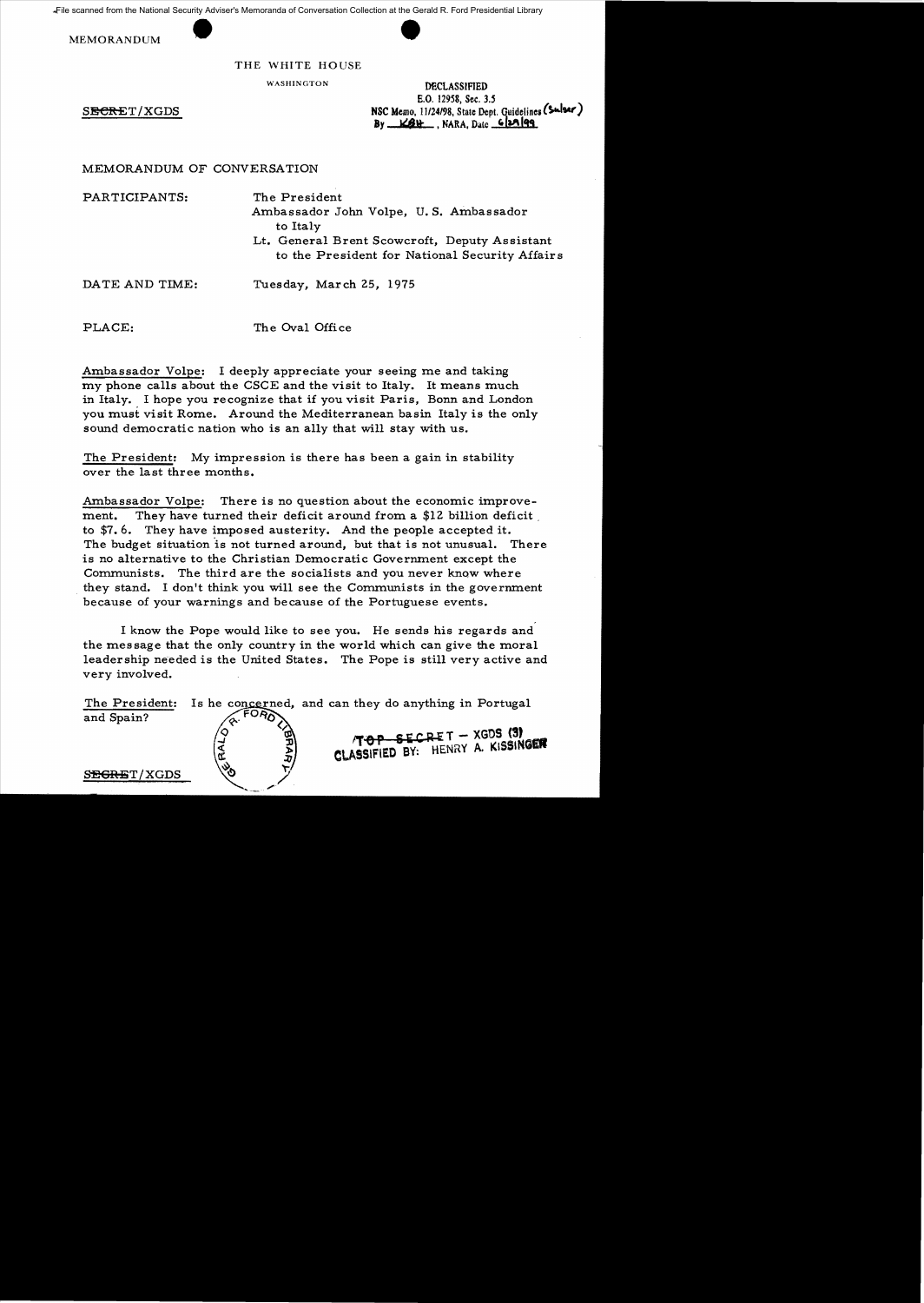## SiBGRET/XGDS 2

Ambassador Volpe: He came out publicly on Portugal -- he said he hoped they wouldn't go from a right dictatorship to a left dictatorship. Most of the. people are Catholic but the issue is to what extent can the Church intervene. It's like the US and the Soviet Union: the Soviet Union can send \$100 million into Italy without a whimper; we send \$50 in and there are screams.

 $\bullet$ 

l had discussed getting a full-time representative in the Vatican with President Nixon. I got a list of Polish-American names.

The President: What is Henry Cabot Lodge's status?

Ambassador Volpe: He gets there three to four times a year. It is not like having a full-time outstanding man. If you are still interested, I could work on it.

The President: Brent, see if you can get me a list of names.

Ambassador Volpe: I want to compliment you on your Cabinet choices.

The President: You have seen the latest one. I think we are doing real well.

Ambassador Volpe: The Pope is concerned about Cambodia, Vietnam that our prestige may sink. I called your words to his attention. He said maybe the people were tired; he said it was inconceivable after losing 50,000 lives and billions of dollars that we couldn't put a few more paltry dollars in. He thinks Portugal is opening some eyes in Italy. He doesn't see how we could be tearing down our CIA. Every country has to have one. All these things are tearing down the image of America in the world.

On the political scene, Fanfani is still the dominant figure, but he is trying to invigorate the Christian Democrats. They just have shifted the same old faces from post to post. This last Cabinet though, had eight new members. With the changes in Portugal, it looks like the Christian Democrats may hold their own rather than lose badly, as everyone expects. Fanfani also hopes we can improve our image.

I feel strongly that there should be an Italo-American on the Supreme Court. We are the largest minority. Nixon said he would do it and never got to do it.

[The meeting ended.]

<del>SECRET</del>/XGDS

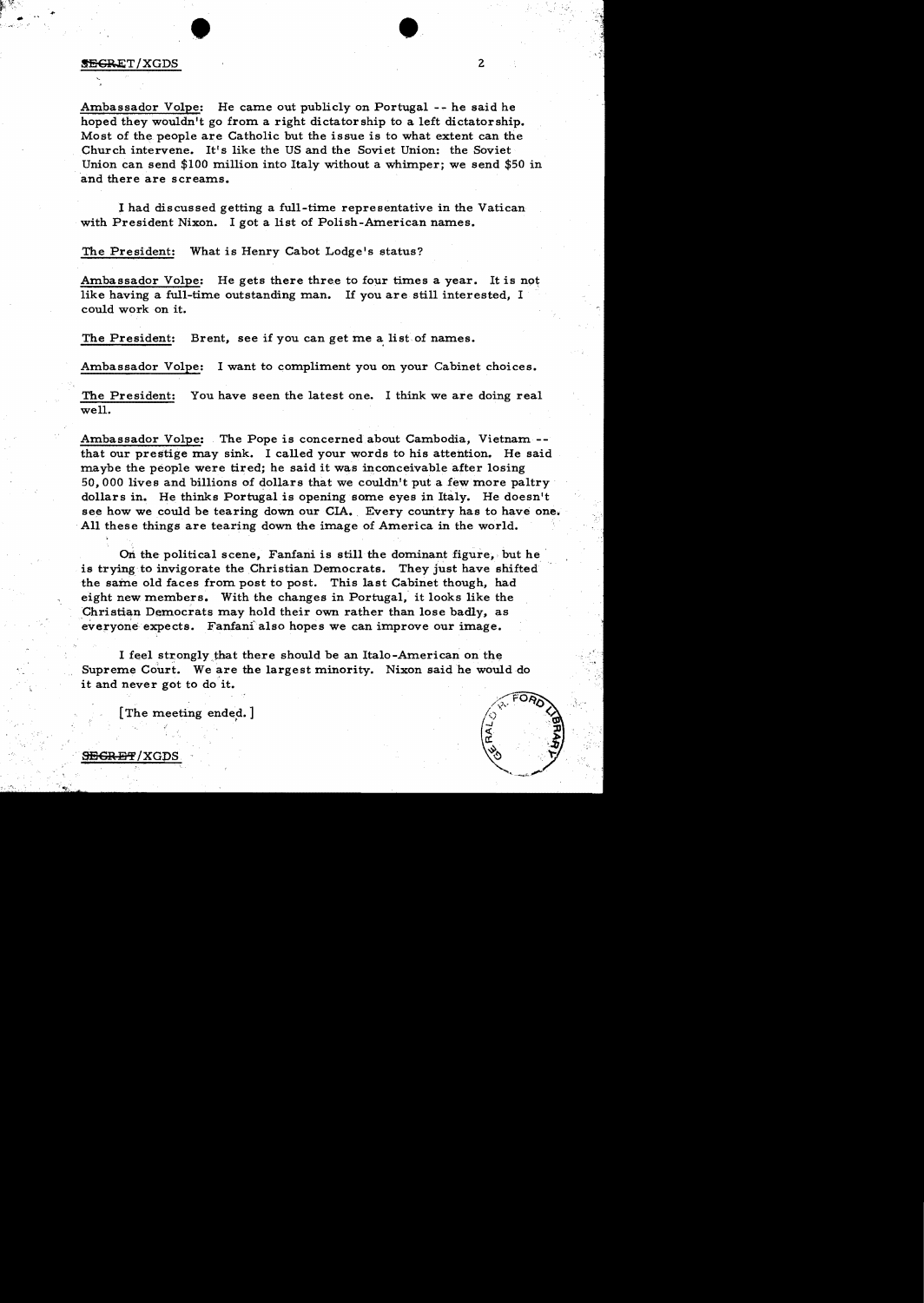P, volpe Sunall talk obout with V 2 days appenant me toth suing me taking my if you wint Paris Some Florida you must not Roma, The Unid bonin - Staly is the corby found depute with who will throughous Un important à that has been a goin in stability anne last 7 mm. No proste which ever injurient They have turned this chips about crossed for 12 bit def to 26. They have imposed anotherty-people accepted it. Budget it wot comment arrowed, that that with universed There is no alt to C & court, except a Compte. 3 rue an servictions + you more time where they Thank I had think you with ser Cometo inc grat banne f your waring + Partrywer exacts. and contry in world which can juin a world leadership mashed in No. Pope is still every action + anvolved, P So be commed & can they do any thing in Pattogain V He care art publicly on Part - hoped to and the 70 from regart to left distribution host are cortain but a résure les trappel xterit came Church when hit US + SCI - SCI can sent 100 and with Staty as/ or a whoming was send \$50 in onbtan are surems. I had charmond justin a fall time ey in Vitrin W/Nixon. I got fan hot of Robert Dan want for